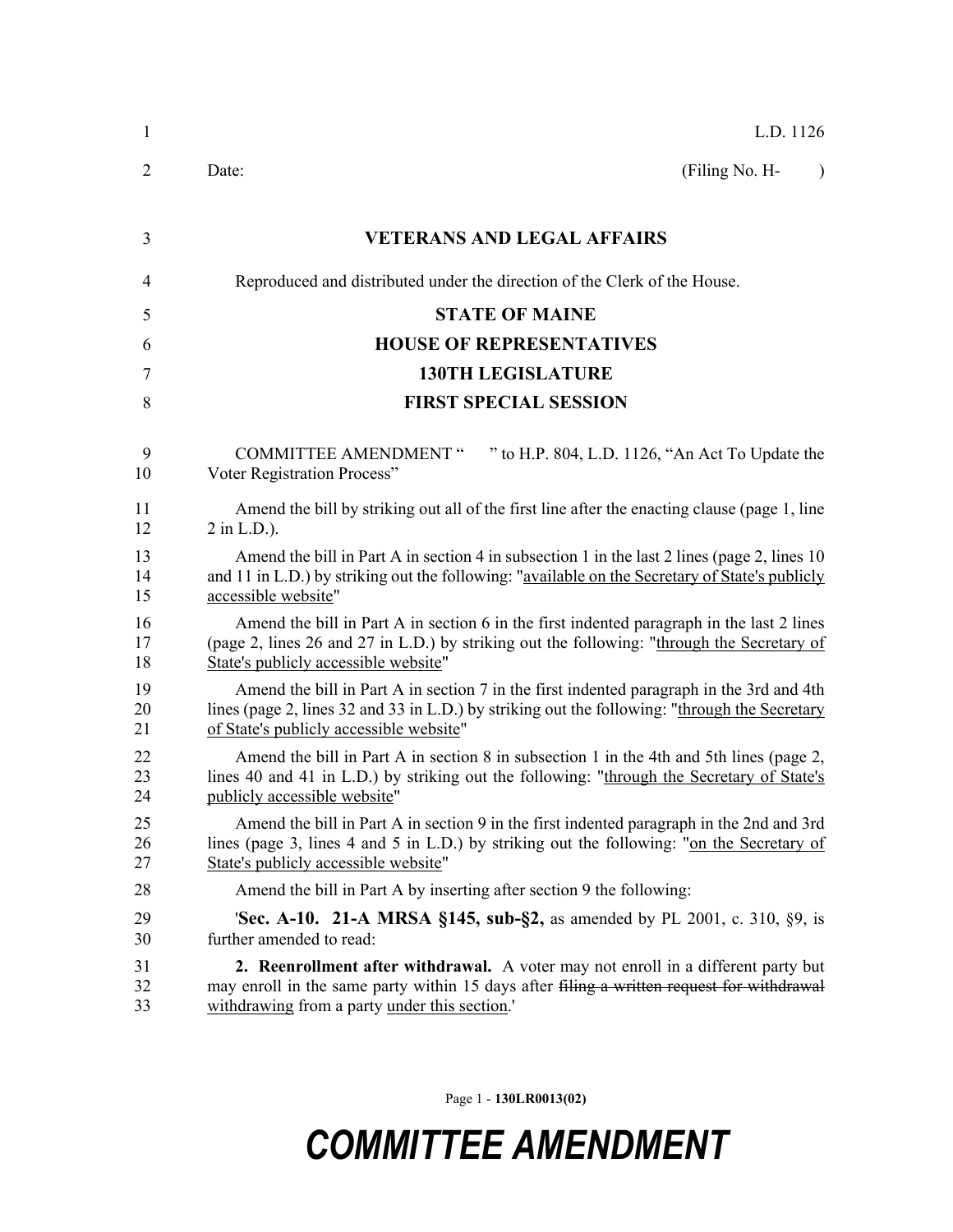1 Amend the bill in Part A in section 10 in subsection 1 in the 4th line (page 3, line 13 in 2 L.D.) by striking out the following: "through the Secretary of State's publicly accessible 3 website" 4 Amend the bill in Part A in section 10 in subsection 1 in paragraph K in the 2nd and 5 3rd lines (page 3, lines 28 and 29 in L.D.) by striking out the following: "through the 6 Secretary of State's publicly accessible website" 7 Amend the bill in Part A by striking out all of section 12 and inserting the following: 8 '**Sec. A-12. 21-A MRSA §152, sub-§6** is enacted to read: 9 **6. Design of online voter registration application; rulemaking.** The Secretary of 10 State shall design the online voter registration application that meets the requirements of 11 subsection 1 and that can be submitted online through the Secretary of State's publicly 12 accessible website. The online registration application must be designed to prevent an 13 applicant from registering to vote unless the applicant discloses a current, valid Maine 14 driver's license number or nondriver identification number or the last 4 digits of the 15 applicant's social security number. 16 The Secretary of State shall adopt rules governing the online voter registration process, 17 which must, at a minimum, include the following: 18 A. A process for informing an applicant who discloses a current, valid Maine driver's 19 license number or nondriver identification card number that disclosure of that number 20 constitutes consent to the use of the applicant's signature on the driver's license or 21 nondriver identification card for all purposes for which a signature on a written 22 application for voter registration is used under this Title; 23 B. A process for an applicant who discloses the last 4 digits of the applicant's social 24 security number to include with the online voter registration application an electronic 25 image of the applicant's signature and for the applicant to consent to the use of that 26 electronic image of the applicant's signature for all purposes for which a signature on 27 a written application for voter registration is used under this Title; 28 C. A process for transmitting any driver's license number or nondriver identification 29 card number from an online voter registration application along with the applicant's 30 name and date of birth to the central voter registration system and for determining 31 whether the information entered in the central voter registration system matches the 32 information in the driver's license or nondriver identification card records maintained 33 by the Department of the Secretary of State, Bureau of Motor Vehicles and, if a match 34 is found, for transmitting an electronic image of the applicant's signature on that driver's 35 license or nondriver identification card from the bureau to the central voter registration 36 system; 37 D. A process for matching the last 4 digits of a social security number provided in an 38 online voter registration application and the applicant's name and date of birth with the 39 information available from the United States Social Security Administration; 40 E. A process for transmitting the contents of each online voter registration application 41 and the electronic image of the signature of that applicant to the appropriate registrar 42 of voters;

Page 2 - **130LR0013(02)**

## *COMMITTEE AMENDMENT*